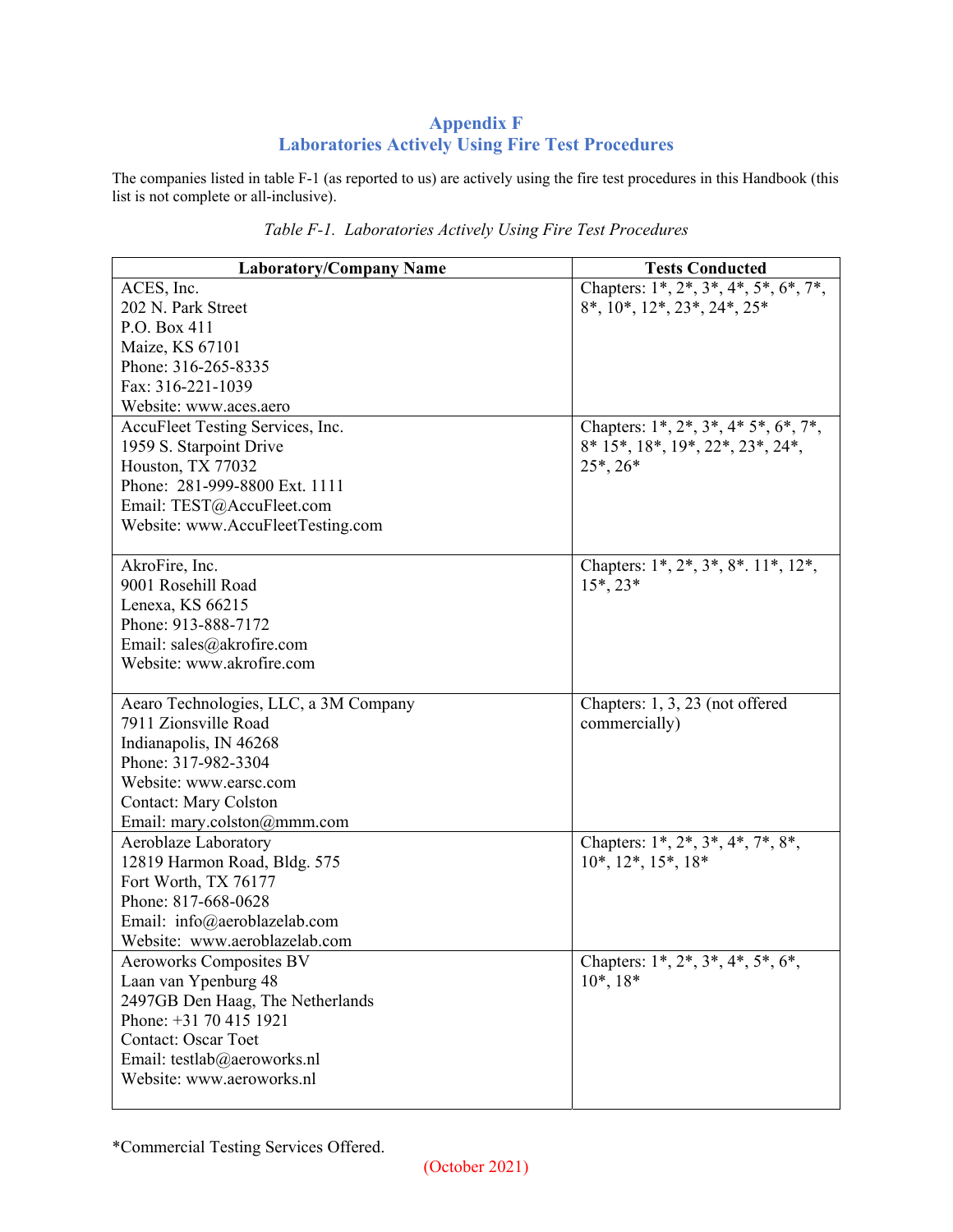| <b>Laboratory/Company Name</b>                | <b>Tests Conducted</b>                                          |
|-----------------------------------------------|-----------------------------------------------------------------|
| AIM Aerospace Inc.                            | Chapters: $1^*$ , $2^*$ , $3^*$ , $4^*$ , $5^*$ , $6^*$         |
| 705 S.W. $7th$ Street                         |                                                                 |
| Renton, WA 98057                              |                                                                 |
| Phone: 425-235-2750                           |                                                                 |
| Fax: 425-228-0761                             |                                                                 |
| Website: www.aim-aerospace.com                |                                                                 |
| AIM Altitude UK Ltd                           | Chapters: $1^*$ , $2^*$ , $3^*$ , $4^*$ , $5^*$ , $6^*$ , $7^*$ |
| (formerly AIM Composites Limited)             |                                                                 |
| Pembroke Avenue                               |                                                                 |
| Waterbeach, Cambridge, CB25 9QR               |                                                                 |
| United Kingdom                                |                                                                 |
| Phone: (44) 1223 441000                       |                                                                 |
| Website: www.aimaltitude.com                  |                                                                 |
| Email: cambridgelabs@aimaltitude.com          |                                                                 |
| <b>Airbus Operations GmbH</b>                 | Chapters: $1^*, 2^*, 3^*, 4^*, 5^*, 6^*, 7^*,$                  |
| <b>Department IACMB2</b>                      | 8*, 15*, 19*, 23*, 24*                                          |
| Fire Safety & Engineering Test                |                                                                 |
| Cornelius-Edzard-Straße 15                    | Chapters: 11, 12, 13, 14, 25 (not                               |
| 28199 Bremen, Germany                         | offered commercially)                                           |
| Phone: (49) 421 538 6209/4860                 |                                                                 |
| Fax: (49) 421 538 3999/4852                   |                                                                 |
| Email: firetestlab@airbus.com                 |                                                                 |
| Website: www.airbus.com                       |                                                                 |
| Andrew Muirhead & Son Limited                 | Chapters: $1^*, 6^*$                                            |
| 273-289 Dunn Street                           |                                                                 |
| Glasgow, Scotland, UK G40 3EA                 |                                                                 |
| Phone: (44) (0) 141 554 3724                  |                                                                 |
| Fax: (44) (0) 141 554 4741                    |                                                                 |
| Website: www.muirhead.co.uk                   |                                                                 |
| <b>Blue Flame Laboratory</b>                  | Chapters: $1^*$ , $2^*$ , $3^*$ , $4^*$                         |
| 1612 Lima Drive                               |                                                                 |
| San Luis Obispo, CA 93405-6815                |                                                                 |
| Phone: 805-440-0073                           |                                                                 |
| Email: coleeminger@charter.net                |                                                                 |
| Boeing - BR&T HB                              | Chapters: $1^*$ , $2^*$ , $3^*$ , $4^*$                         |
| Boeing Technology Services                    |                                                                 |
| P.O. Box 3707, MC 1W-02                       |                                                                 |
| Seattle, WA 98124-2207                        |                                                                 |
| Phone: 206-544-2699                           |                                                                 |
| Website: www.boeing.com/bts                   |                                                                 |
| Email: michael.e.jensen@boeing.com            |                                                                 |
| Boeing Research and Technology                | Chapters: 1*, 2*, 3*, 4*, 5*, 6*, 9*                            |
| Boeing Technology Services                    |                                                                 |
| P.O. Box 3707, MC 1W-02                       |                                                                 |
|                                               |                                                                 |
| Seattle, WA 98124-2207<br>Phone: 206-544-2699 |                                                                 |
|                                               |                                                                 |
| Website: www.boeing.com/bts                   |                                                                 |
| Email: yaw.s.agyei@boeing.com                 |                                                                 |
|                                               |                                                                 |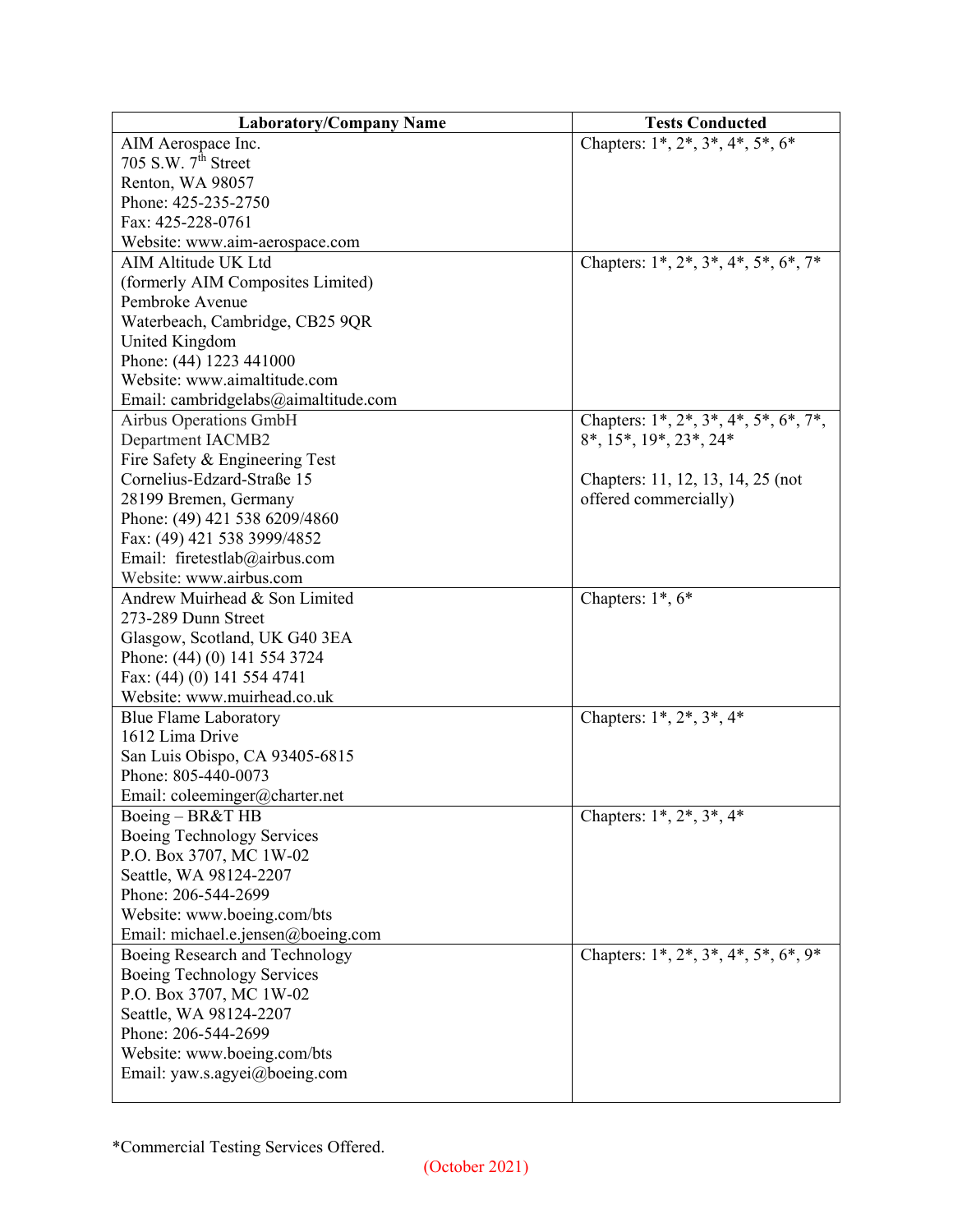| <b>Laboratory/Company Name</b>                       | <b>Tests Conducted</b>                    |
|------------------------------------------------------|-------------------------------------------|
| Boeing Research and Technology                       | Chapters: $1^*, 2^*, 3^*, 5^*, 6^*$       |
| Interiors Responsibility Center                      |                                           |
| 9775 Patriot Blvd                                    |                                           |
| Ladson, South Carolina 29456                         |                                           |
| Phone: 843-642-4788                                  |                                           |
| Website: www.boeing.com/bts                          |                                           |
| Email: Joseph.Kreitle@Boeing.com                     |                                           |
| Boeing Test and Evaluation                           | Chapters: 7*, 8*, 10*, 12*, 14*,          |
| Boeing Technology Services                           | $15^*$ , 24 $*$                           |
| P.O. Box 3707, MC 1W-02                              |                                           |
| Seattle, WA 98124-2207                               | Chapter: 11 (not commercially             |
| Phone: 206-544-2699                                  | available)                                |
| Website: www.boeing.com/bts                          |                                           |
| Email: john.w.vance@boeing.com                       |                                           |
| Centennial Aircraft Interiors, Inc.                  | Chapters: $1^*, 3^*, 4^*$                 |
| 7405 Peoria Street                                   |                                           |
| Englewood, CO 80112                                  |                                           |
| Phone: 303-649-9296                                  |                                           |
| Website: www.centennialaircraft.com                  |                                           |
| Email: cenaircraft@aol.com                           |                                           |
| <b>Contact: Dave Sharpnack</b>                       |                                           |
|                                                      |                                           |
| Chemitox, Inc.                                       | Chapters: $1^*, 2^*, 3^*, 4^*, 6^*$       |
| 18349 Egusa, Sutama-cho, Hokuto-shi, Yamanashi-ken,  |                                           |
| 408-0103 JAPAN                                       |                                           |
| Phone: $+81-3-3727-7111$                             |                                           |
| Fax: $+81-3-3728-1710$                               |                                           |
| Email: hi-fujioka@chemitox.co.jp                     |                                           |
| URL: http://www.chemitox.co.jp                       |                                           |
|                                                      |                                           |
| CHESTNUT RIDGE FOAM INC.                             | Chapters: $1^*, 6^*, 7^*$                 |
| 443 Warehouse Drive                                  |                                           |
| Latrobe, PA 15650                                    |                                           |
| Phone: 800-234-2734                                  |                                           |
| Website: www.chestnutridgefoam.com                   |                                           |
|                                                      |                                           |
| John R. Colao, Inc.                                  | Chapters: $1^*$ , $2^*$ , $3^*$ , $4^*$   |
| 1299 Wooden Valley Crossroad                         |                                           |
| Napa, CA 94558                                       |                                           |
| Phone: 707-425-9666                                  |                                           |
| Email: colao@earthlink.net                           |                                           |
| Collins Aerospace                                    | Chapters: $1, 3, 4, 5, 6, 7$ (not offered |
| 175 Oak Plaza Drive                                  | commercially)                             |
| Winston-Salem, NC 27105                              |                                           |
| Phone: 336-747-5000                                  |                                           |
| Website: www.collinsaerospace.com                    |                                           |
| Contact: Alex Vanderheyden, Flammability Lab Manager |                                           |
| Email: Alex.Vanderheyden@collins.com                 |                                           |
|                                                      |                                           |

<sup>\*</sup>Commercial Testing Services Offered.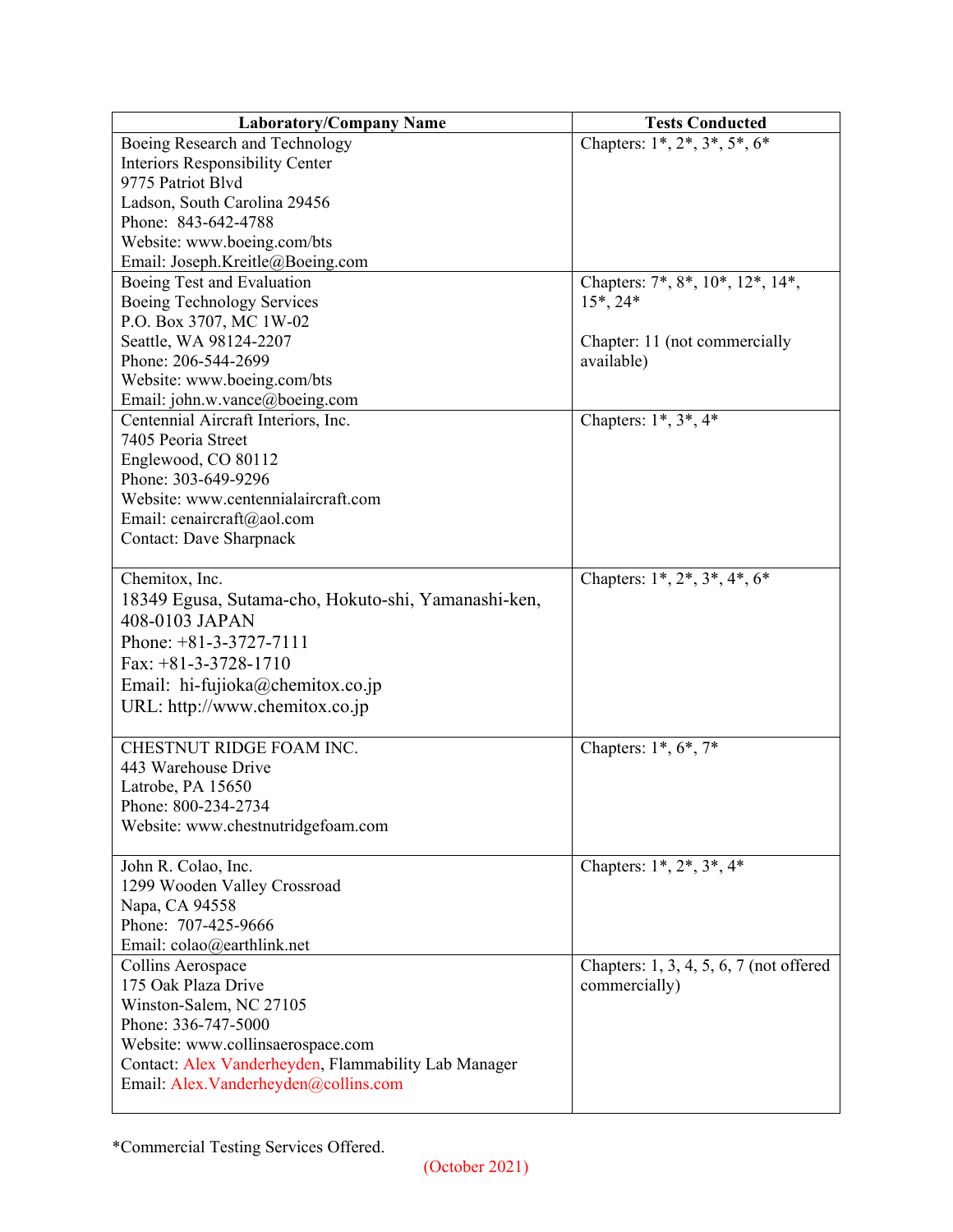| <b>Laboratory/Company Name</b>                          | <b>Tests Conducted</b>                             |
|---------------------------------------------------------|----------------------------------------------------|
| <b>CREPIM</b>                                           | Chapters: $1^*, 2^*, 3^*, 4^*, 6^*$                |
| Parc de la Porte Nord                                   |                                                    |
| Rue Christophe Colomb                                   |                                                    |
| Bruay-La-Buissiere, France, 62700                       |                                                    |
| Phone: (33) (0) 3 21 61 64 00                           |                                                    |
| Fax: (33) (0) 3 21 61 64 01                             |                                                    |
| Website: www.crepim.fr                                  |                                                    |
| Email: contact@crepim.fr                                |                                                    |
| CTA, Aeronautical Technologies Center                   | Chapters: $1^*, 2^*, 3^*, 4^*, 5^*, 6^*, 7^*,$     |
| Parque Tecnologico de Alava                             | $8^*$ , $12^*$ $15^*$ , $23^*$                     |
| 01510 Minano, Alava, Spain                              |                                                    |
| Phone: (34) 945 296 924                                 |                                                    |
| Fax: (34) 945 296 923                                   |                                                    |
| Website: www.ctaero.com                                 |                                                    |
| Currenta GmbH & Co. OHG                                 | Chapters: $1^*, 5^*, 6^*$                          |
| Chempark, Geb. B411                                     |                                                    |
| D-51368 Leverkusen, Germany                             |                                                    |
| Phone: (49) 214 30 34416                                |                                                    |
| Fax: (49) 214 30 96 34416                               |                                                    |
| Website: www.fire-testing.eu                            |                                                    |
| Email: brandtechnologie@currenta.de                     |                                                    |
| <b>CUSTOM SCIENTIFIC INSTRUMENTS INC. - CSI Testing</b> | Chapters: $1^*, 2^*, 3^*, 4^*, 5^*, 23^*,$         |
| Laboratories                                            | $24*$                                              |
| 1125 Conroy Place                                       |                                                    |
| Forks Township                                          |                                                    |
| Easton, PA 18040                                        |                                                    |
| Phone: 610-923-6500                                     |                                                    |
| Fax: 610-923-6543                                       |                                                    |
| Website: www.CSItestlab.com                             |                                                    |
| DGA Techniques Aeronautiques                            | Chapters: $1^*, 2^*, 3^*, 4^*, 5^*, 6^*, 7^*,$     |
| Centre d'Essais Aeronautiques de Toulouse               | 8*, 12*, 15*, 23*, 24*                             |
| 47 rue Saint-Jean                                       |                                                    |
| BP 93123                                                |                                                    |
| 31131 Balma Cedex, France                               |                                                    |
|                                                         |                                                    |
| Phone: (33) 5 6257 5050/5428<br>Fax: (33) 5 6257 5032   |                                                    |
|                                                         |                                                    |
| <b>DLR-Material Test Center - Fire Performance</b>      | Chapters: 1*, 2*, 3*, 4*, 5*, 6*, 7*,              |
|                                                         | $8^*$ , $10^*$ , $11^*$ , $12^*$ , $15^*$ , $19^*$ |
| Eugen-Saenger-Str. 50                                   |                                                    |
| 29328 Fassberg, Germany                                 |                                                    |
| Phone: (49) 551 709 2115                                |                                                    |
| Fax: (49) 551 709 12115                                 |                                                    |
| Duncan Aviation, Inc.                                   | Chapters: $1^*$ , $2^*$ , $3^*$ , $4^*$ , $10^*$   |
| 15745 S. Airport Road                                   |                                                    |
| Battle Creek, MI 49015                                  |                                                    |
| Phone: 269-969-8400                                     |                                                    |
| Fax: 269-968-8273                                       |                                                    |
| Website: www.duncanaviation.com                         |                                                    |
|                                                         |                                                    |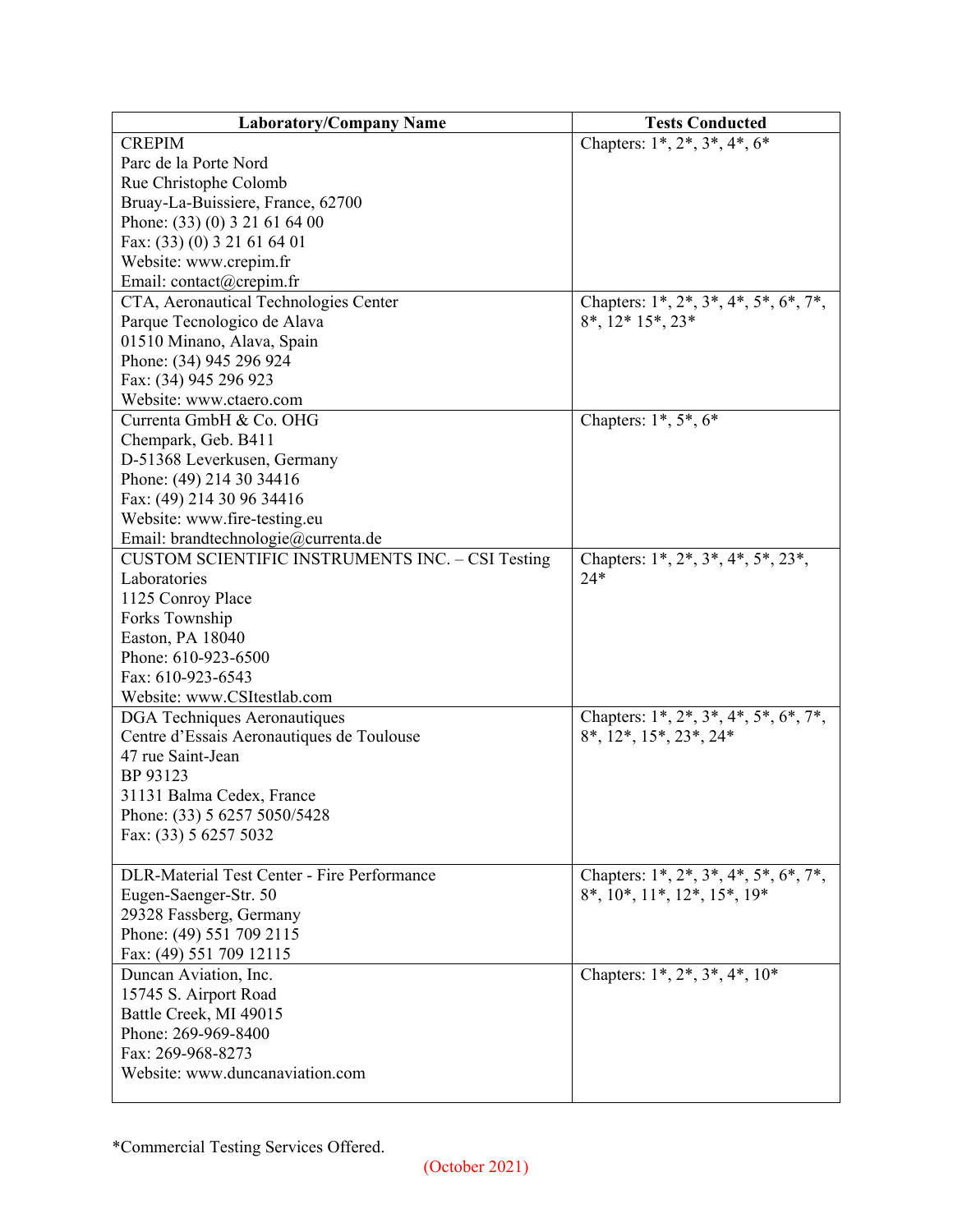| <b>Laboratory/Company Name</b>                               | <b>Tests Conducted</b>                         |
|--------------------------------------------------------------|------------------------------------------------|
| <b>Element Jupiter</b>                                       | Chapters: 11*, 12*, 13*, 14*                   |
| 15814 Corporate Circle                                       |                                                |
| Jupiter, FL 33178                                            |                                                |
| Phone: 561-776-7339                                          |                                                |
| Fax: 561-776-7344                                            |                                                |
| Website: www.element.com                                     |                                                |
| <b>Element Los Angeles</b>                                   | Chapters: $1^*, 2^*, 3^*, 4^*, 5^*, 6^*, 19^*$ |
| 1857 Business Center Drive                                   |                                                |
| Duarte, CA 91010                                             |                                                |
| Phone: 818-247-4106                                          |                                                |
| Fax: 818-247-4537                                            |                                                |
| Website: https://www.element.com/locations/the-americas/los- |                                                |
| angeles                                                      |                                                |
|                                                              |                                                |
| <b>Element Materials Technology</b>                          | Chapters: 1*, 2*, 3*, 6*, 19*                  |
| (formerly Exova Canada)                                      |                                                |
| 2395 Speakman Drive                                          |                                                |
| Mississauga, Ontario, Canada L5K 1B3                         |                                                |
| Phone: 905-822-4111                                          |                                                |
| Fax: 905-823-1446                                            |                                                |
| Website: www.element.com                                     |                                                |
| Email: contact.us@element.com                                |                                                |
| <b>Element Minneapolis</b>                                   | Chapters: 1*, 2*, 3*, 4*, 11*, 12*,            |
| 9725 Girard Avenue South                                     | $13^*$ , $14^*$                                |
| Minneapolis, MN 55431-2621                                   |                                                |
| Phone: 1-952-888-7795                                        |                                                |
| Fax: 952-888-6345                                            |                                                |
| URL:https://www.element.com/locations/usa/minneapolis        |                                                |
|                                                              |                                                |
| <b>Embraer Engineering and Technology Center</b>             | Chapters: $1^*$ , $2^*$ , $3^*$ , $4^*$        |
| 1400 General Aviation Drive                                  |                                                |
| Melbourne, FL 32935                                          |                                                |
| Phone: 321-752-8650                                          |                                                |
| Fax: 321-752-3000                                            |                                                |
| Email: russell.wilcken@embraer.com                           |                                                |
| Website: http://embraer.com                                  |                                                |
|                                                              |                                                |
| Embraer Flammability Laboratory                              | Chapters: 1, 2, 3, 4, 5, 6, 7, 8, 10,          |
| Av. Brigadeiro Faria Lima, 2170                              | 11, 12, 13, 15, 18, 19, 23, 24 (not            |
| 12227-901, Sao Jose dos Campos - SP, Brazil                  | offered commercially)                          |
| Phone: (55) 12 3927 2049                                     |                                                |
| Website: www.embraer.com                                     |                                                |
|                                                              |                                                |
| F. LIST CANADA CORP.                                         | Chapters: $1^*, 2^*, 3^*, 4^*$                 |
| 5485 Boulevard des Rossignols                                |                                                |
| Laval, Quebec, Canada, H7L 5S7                               |                                                |
| Phone: 450-903-1122                                          |                                                |
| Email: g.lozano@f-list.at                                    |                                                |
| Website: www.f-list.at                                       |                                                |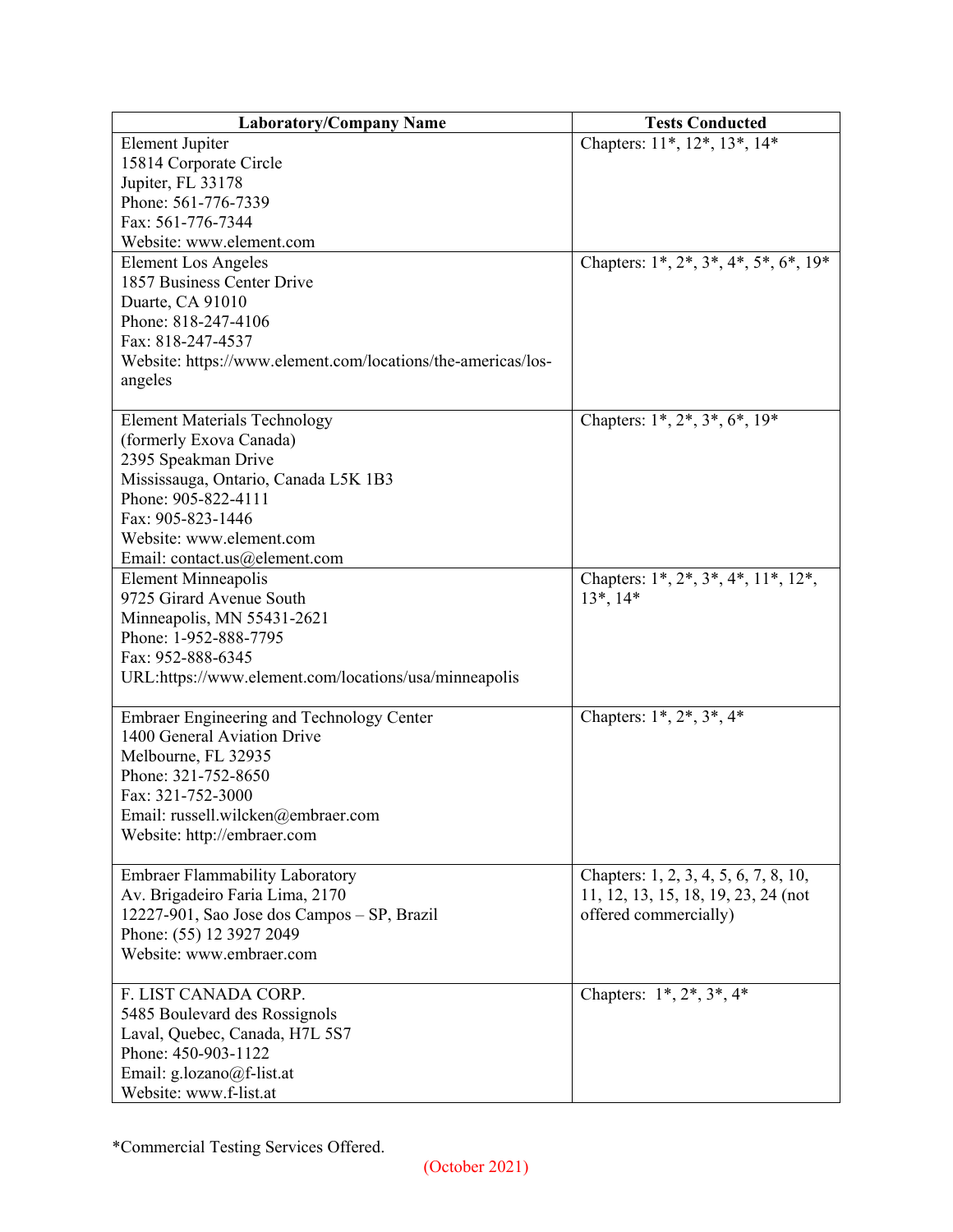| <b>Laboratory/Company Name</b>              | <b>Tests Conducted</b>                   |
|---------------------------------------------|------------------------------------------|
| F. LIST GMBH                                | Chapters: $1^*, 2^*, 3^*, 4^*$           |
| List-Strasse 1                              |                                          |
| A-2842 Thomasberg, Austria                  |                                          |
| Phone: (43) 264460010                       |                                          |
| Email: SALES@F-LIST.AT                      |                                          |
| Website: www.f-list.at                      |                                          |
|                                             |                                          |
| Flame-Tek, LLC                              | Chapters: $1^*, 2^*, 3^*, 4^*, 23^*$     |
| 1515 North Center Street, Suite #1          |                                          |
| Lonoke, AR 72086                            |                                          |
| Phone: 208-569-6093                         |                                          |
| Website: www.flame-tek.com                  |                                          |
| Email: brad.shelton@flame-tek.com           |                                          |
|                                             |                                          |
| Franklin Products, Inc.<br>153 Water Street | Chapter: 1*                              |
|                                             |                                          |
| Torrington, CT 06790<br>Phone: 860-482-0266 |                                          |
| Fax: 860-482-6759                           |                                          |
| Website: www.franklinproducts.net           |                                          |
| Email: jshailer@franklinproducts.net        |                                          |
|                                             |                                          |
| General Plastics Manufacturing Company      | Chapters: $1^*, 2^*, 3^*, 5^*, 6^*, 7^*$ |
| 4910 Burlington Way                         |                                          |
| Tacoma, WA 98409                            |                                          |
| Phone: 253-473-5000                         |                                          |
| Website: www.generalplastics.com            |                                          |
| Email: tod maurmann@generalplastics.com     |                                          |
| Greiner aerospace d.o.o.                    | Chapter: $1^*$ , $3^*$                   |
| Goliješnica bb                              |                                          |
| 72230 Žepče, Bosnia and Herzegovina         |                                          |
| Phone: +387 32889 018                       |                                          |
| Fax: +387 32889 017                         |                                          |
| Website: www.greiner-aerospace.com          |                                          |
| Email: office.bih@greiner-aerospace.com     |                                          |
| Greiner aerospace GmbH                      | Chapter: $1^*$ , $7^*$                   |
| Emesbergstrasse 33                          |                                          |
| 4643 Pettenbach, Austria                    |                                          |
| Phone: +43 50 541-23222                     |                                          |
| Fax: $+4350541-23033$                       |                                          |
| Email: office.at@greiner-aerospace.com      |                                          |
| Website: www.greiner-aerospace.com          |                                          |
| Greiner Aerospace Inc.                      | Chapter: 1*                              |
| 7621 Pebble Drive, Building 22              |                                          |
| 76118 Fort Worth, TX, USA                   |                                          |
| Phone: $+18176863100$                       |                                          |
| Fax: +1 817 686 3199                        |                                          |
| Website: www.greiner-aerospace.com          |                                          |
| Email: office.us@greiner-aerospace.com      |                                          |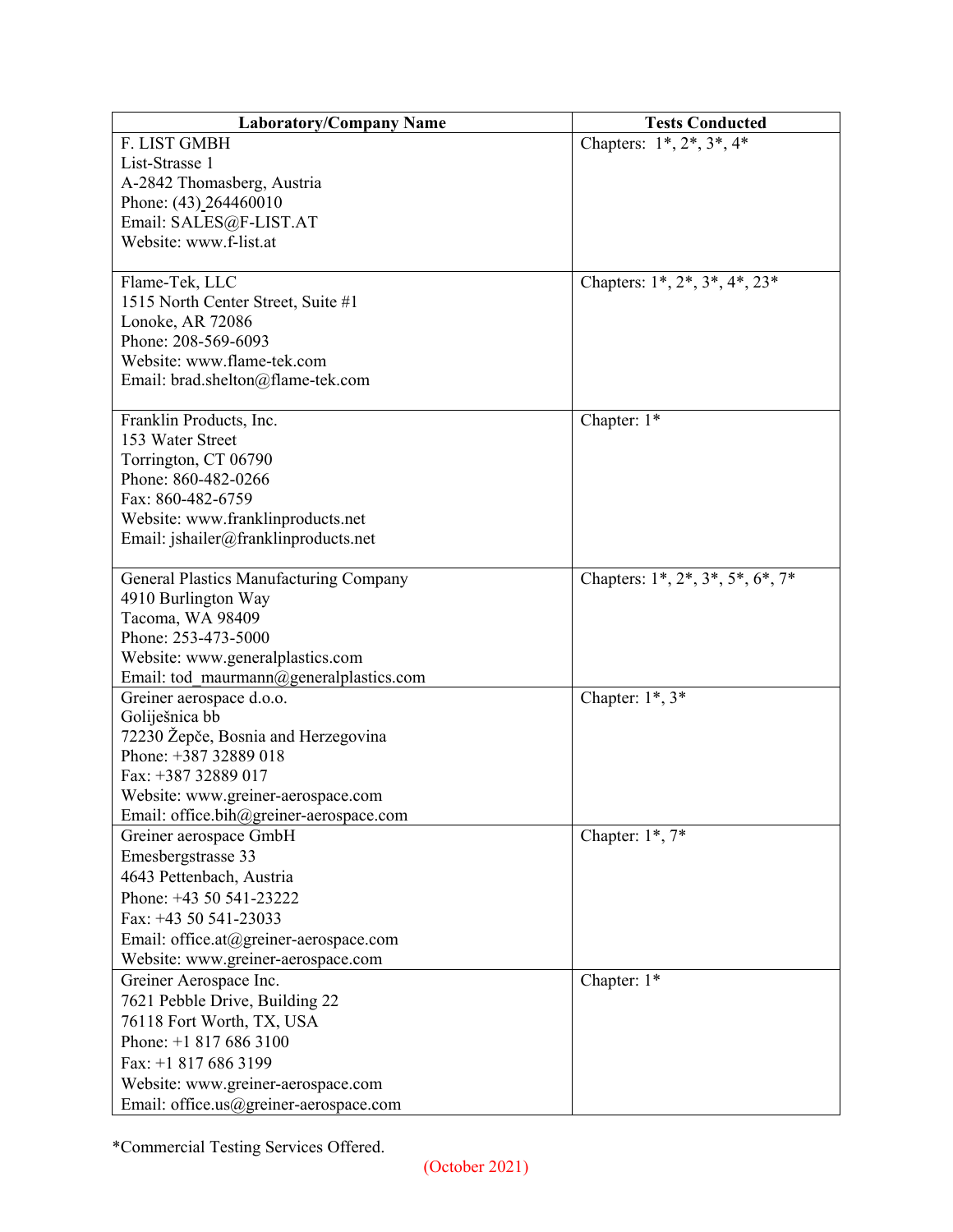| <b>Laboratory/Company Name</b>                         | <b>Tests Conducted</b>              |
|--------------------------------------------------------|-------------------------------------|
| Greiner Aerospace CZ spol s r.o.                       | Chapter: 1*                         |
| Komenského 895                                         |                                     |
| 340 22 Nýrsko, Czech Republic                          |                                     |
| Phone: +420 376 804 120                                |                                     |
| Fax: +420 376 804                                      |                                     |
| Website: www.greiner-aerospace.com                     |                                     |
| Email: office.cz@greiner-aerospace.com                 |                                     |
|                                                        |                                     |
| Greiner Aerospace (Shanghai) Ltd.                      | Chapter: 1*                         |
| Building 13/C2, No. 260, Liancao Rd, Minhang District, |                                     |
| Shanghai 201108, P.R. China                            |                                     |
| Phone: $+862164340300$                                 |                                     |
| Fax: +86 21 6434 5550                                  |                                     |
| Website: www.greiner-aerospace.com                     |                                     |
| Email: office.cn@greiner-aerospace.com                 |                                     |
|                                                        |                                     |
| <b>HAECO</b> Americas Cabin Solutions                  | Chapters: 1*, 3*, 4*, 5*, 6*, 7*    |
| 5568 Gumtree Road                                      |                                     |
| Winston-Salem, NC 27107                                |                                     |
| Phone: 336-464-0122                                    |                                     |
| Website: www.haeco.aero                                |                                     |
|                                                        |                                     |
| Herb Curry Inc.                                        | Chapters: $1^*, 2^*, 3^*, 5^*, 6^*$ |
| 1701 Leonard Road                                      |                                     |
| P.O. Box 753                                           |                                     |
| Mt. Vernon, IN 47620                                   |                                     |
| Phone: 812-838-6703                                    |                                     |
| Fax: 812-838-6712                                      |                                     |
|                                                        |                                     |
| <b>HUTCHINSON Fire Tech Center</b>                     | Chapters: 1*, 6*, 23*, 24*          |
| JEHIER SAS - Route de St Lézin                         |                                     |
| 49120 Chemillé-en-Anjou, France                        |                                     |
| Phone: $+33$ 2 41 64 54 00                             |                                     |
| Email: FTC.HutchinsonChemille@hutchinson.com           |                                     |
| Website: www.hutchinson.com                            |                                     |
| INDUSTRIAL NEOTEX S.A.                                 | Chapters: 1*, 7*                    |
| C/Forjadores,                                          |                                     |
| Parcela 17-11 Pol. Ind. Prado del Espino               |                                     |
| Boadilla del Monte (Madrid), 28660, Spain              |                                     |
| Phone: (34) 916 324 391                                |                                     |
| Fax: (34) 916 324 284                                  |                                     |
| Website: www.neotex.com                                |                                     |
| Email: aha@neotex.com                                  |                                     |
| <b>ISOVOLTA AG</b>                                     | Chapters: $1^*, 2^*, 3^*, 5^*, 6^*$ |
| 2355 Wiener Neudorf                                    |                                     |
| Austria                                                |                                     |
| Phone: (43) 5 9595 9305                                |                                     |
| Fax: (43) 5 9595 79305                                 |                                     |
| Website: www.isovolta.com                              |                                     |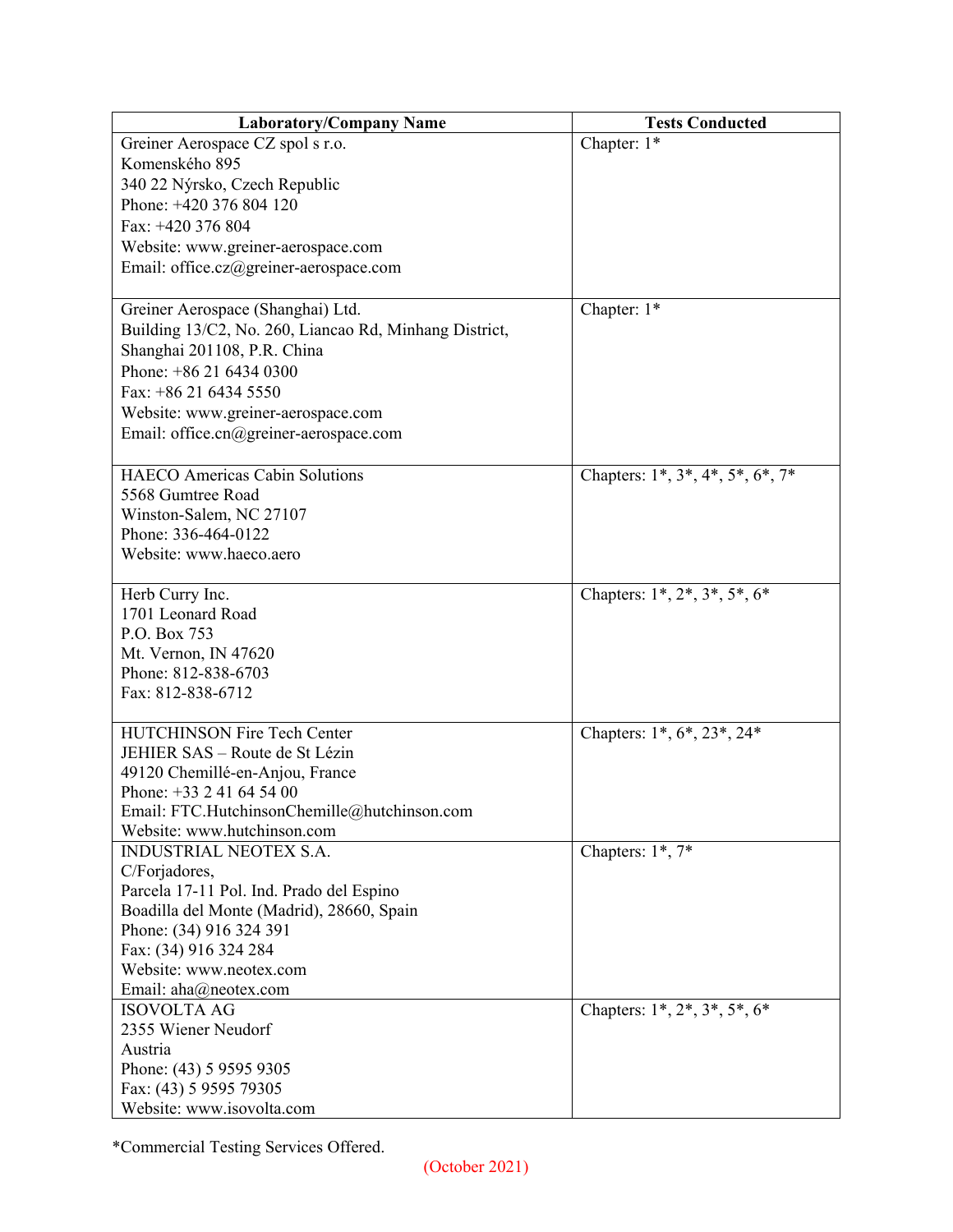| <b>Laboratory/Company Name</b>                               | <b>Tests Conducted</b>                         |
|--------------------------------------------------------------|------------------------------------------------|
| Isovolta, Inc.                                               | Chapters: $1^*, 2^*, 5^*, 6^*$                 |
| 495 Territorial Street                                       |                                                |
| P.O. Box 287                                                 |                                                |
| Harrisburg, OR 97446                                         |                                                |
| Phone: 541-995-6395                                          |                                                |
| Fax: 541-995-8425                                            |                                                |
| Website: www.isovolta-or.us                                  |                                                |
|                                                              |                                                |
| J3 Aviation Solutions, Inc., d/b/a Blue Flame Lab            | Chapters: $1^*, 2^*, 3^*, 4^*, 7^*, 10^*$      |
| 600 PSI Drive, Suite 1                                       |                                                |
| Boca Raton, FL 33431                                         |                                                |
| Phone: 561-226-0105                                          |                                                |
| Mobile: 561-302-6383                                         |                                                |
| Contact: Arun Kapur                                          |                                                |
| Email: arun@akaeroservices.com                               |                                                |
| Website: www.j3aviationsolutions.com                         |                                                |
|                                                              |                                                |
| Jamco America, Inc.                                          | Chapters: $1^*, 2^*, 3^*, 4^*, 5^*, 6^*, 10^*$ |
| $1018$ $80^{\text{th}}$ Street S.W.                          |                                                |
| Everett, WA 98203                                            |                                                |
| Phone: 425-347-4735                                          |                                                |
| Email: nic tormohlen@jamco-america.com                       |                                                |
| Website: www.jamco-america.com                               |                                                |
|                                                              |                                                |
| Krueger Testing and Consulting                               | Chapters: $1^*, 2^*, 3^*, 4^*, 5^*, 6^*, 23^*$ |
| 14402 E. Goodwin Road                                        |                                                |
| Stanwood, WA 98292<br>Phone: 360-631-6167                    |                                                |
|                                                              |                                                |
| Website: www.kruegerflam.com<br>Email: keith@kruegerflam.com |                                                |
|                                                              |                                                |
| <b>Lantal Textiles AG</b>                                    | Chapters: $1^*, 2^*, 3^*, 5^*, 6^*, 7^* 18^*$  |
| Dorfgasse 5                                                  |                                                |
| P.O. Box 1330                                                |                                                |
| 4900 Langenthal, Switzerland                                 |                                                |
| Phone: (41) 62 916 71 60                                     |                                                |
| Website: www.lantal.com                                      |                                                |
| Email: sales@lantal.ch                                       |                                                |
|                                                              |                                                |
| Lee Products Engineering Services, Inc.                      | Chapters: $1^*, 2^*, 3^*$                      |
| 2946 S. Hydraulic Street                                     |                                                |
| Wichita, KS 67216                                            |                                                |
| Phone: 316-524-4466                                          |                                                |
| Fax: 316-524-4455                                            |                                                |
| <b>CONTACT:</b> Rob Clossin                                  |                                                |
| Email: rclossin@lpesionline.com                              |                                                |
| Website: www.lpesionline.com                                 |                                                |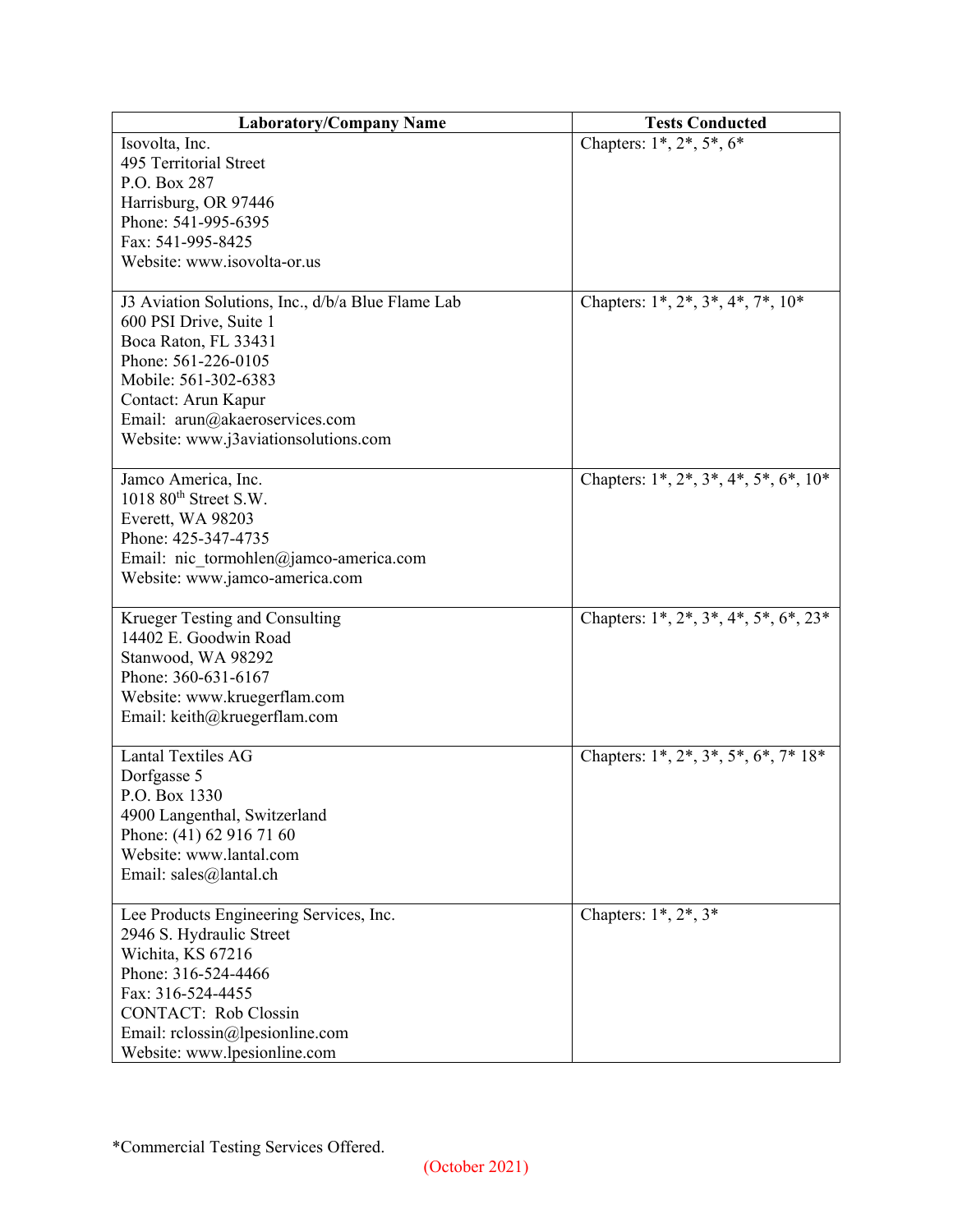| <b>Laboratory/Company Name</b>                                 | <b>Tests Conducted</b>                                  |
|----------------------------------------------------------------|---------------------------------------------------------|
| LEFAE (Laboratoire d'essais feu aéronautiques et életriques) - | Chapters: $1^*, 2^*, 3^*, 4^*, 5^*, 6^*, 7^*,$          |
| Groupe EMITECH                                                 | $8^*, 11^*, 12^*, 13^*, 14^*, 18^*, 20^*,$              |
| ZI-Stelytec - 2 Allée Isaac Newton                             | $24*$                                                   |
| 42400 Saint-Chamond, France                                    |                                                         |
| Phone: (33) 437 201 917                                        |                                                         |
| Fax: (33) 477 815 501                                          |                                                         |
| Website: www.lab-lefae.com                                     |                                                         |
| Email: a.gutierrez@lab-lefae.com                               |                                                         |
|                                                                |                                                         |
| Lufthansa Technik AG                                           | Chapters: $1^*, 2^*, 3^*, 4^*, 5^*, 6^*, 10^*$          |
| <b>Central Laboratory Services</b>                             | $18*$                                                   |
| Materials Flammability Test Center                             |                                                         |
| HAM T/TQ-M                                                     |                                                         |
| Weg beim Jaeger 193                                            |                                                         |
| 22335 Hamburg, Germany                                         |                                                         |
| Phone: (49) 40 5070 2849                                       |                                                         |
| URL: www.Lufthansa-technik.com                                 |                                                         |
|                                                                |                                                         |
| Email: laboratoryservices@lht.dlh.de                           |                                                         |
| NIAR (National Institute for Aviation Research/Advanced        | Chapters: 1*,2*,3*,4*,5*,6*                             |
|                                                                |                                                         |
| Coating Lab)                                                   |                                                         |
| 4004 N. Webb Rd, M151                                          |                                                         |
| Wichita, KS, 67226                                             |                                                         |
| Phone: 316-677-1986, 316-978-5720                              |                                                         |
| Fax: (316) 978-3175                                            |                                                         |
| URL:                                                           |                                                         |
| https://www.wichita.edu/research/NIAR/Laboratories/advanced-   |                                                         |
| coatings.php                                                   |                                                         |
| Lab Contact: Manish Shinde: 316-677-1986 &                     |                                                         |
| Jason Koehn: 316-978-5720                                      |                                                         |
| Email: mshinde@niar.wichita.edu; jkoehn@niar.wichita.edu       |                                                         |
| Northwest Aerospace Technologies, A SAFRAN Company             | Chapters: $1^*$ , $2^*$ , $3^*$ , $4^*$ , $5^*$ , $6^*$ |
| 415 Riverside Rd.                                              |                                                         |
| Everett, WA 98201                                              |                                                         |
| Phone: 425-212-5080                                            |                                                         |
| Email: lori.tatum@safrangroup.com                              |                                                         |
|                                                                |                                                         |
| PAL Aerospace - Flammability Testing Services                  |                                                         |
| 7681 Highway 27, Unit 1, 2 and 3                               |                                                         |
| Vaughan, Ontario, Canada L4L AM5                               | Chapters: $1^*$ , $2^*$ , $3^*$ , $4^*$                 |
| Phone: 905-405-1371                                            |                                                         |
| Email: PALFlammabilityTS@palaerospace.com                      |                                                         |
| Website: www.palaerospace.com                                  |                                                         |
|                                                                |                                                         |
| Parker Hannifin Corporation-Stratoflex Products Division       | Chapter: 11 (not offered                                |
| 2575 West 5 <sup>th</sup> Street                               | commercially)                                           |
| Jacksonville, FL 32254                                         |                                                         |
| Phone: 904-389-3400                                            |                                                         |
| Fax: 904-384-5874                                              |                                                         |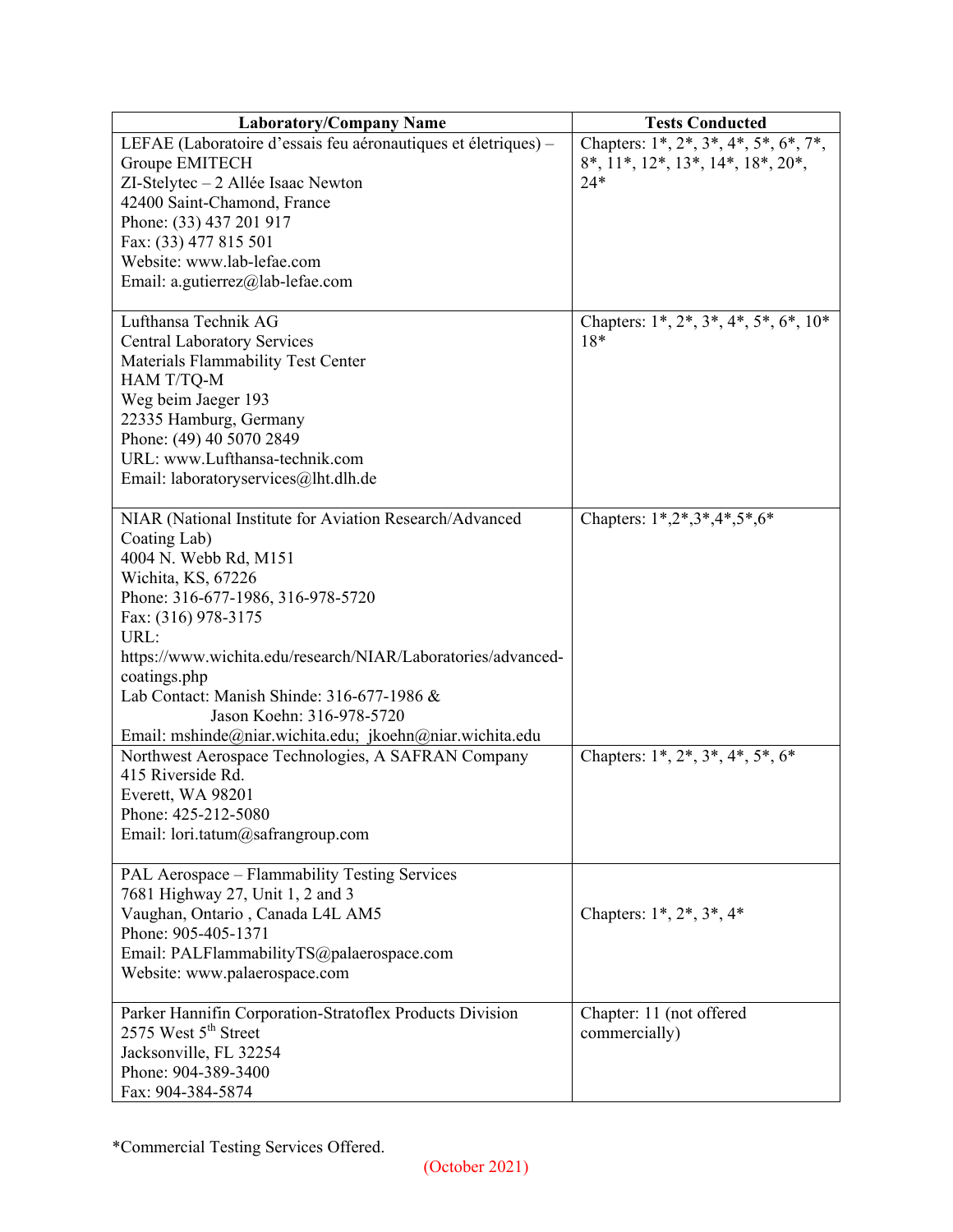| <b>Laboratory/Company Name</b>                           | <b>Tests Conducted</b>                      |
|----------------------------------------------------------|---------------------------------------------|
| Parker Hannifin Corporation-Stratoflex Products Division | Chapter: 11 (not offered                    |
| 220 Roberts Cutoff Road                                  | commercially)                               |
| Fort Worth, TX 76114                                     |                                             |
| Phone: 817-738-6543                                      |                                             |
| Fax: 817-738-9920                                        |                                             |
| Q.C.M. Flamelab (formerly 4Drive & Aviation)             | Chapters: $1^*, 2^*, 3^*, 4^*, 10^*, 18^*,$ |
| Dubois 119A                                              | $22*$                                       |
| 93-465 Lodz                                              |                                             |
| Poland                                                   |                                             |
| Phone: +48 668 974 717                                   |                                             |
| Email: jakub.galkiewicz@flamelab.ch                      |                                             |
| Contact: Jakub Galkiewicz                                |                                             |
| Website: www.flamelab.ch                                 |                                             |
|                                                          |                                             |
| <b>Resonate Testing Limited</b>                          | Chapters: 1*, 2*, 3*, 4*, 7*, 8*,           |
| Unit 1, Bridge Technology Park                           | $11^*, 12^*, 24^*, 25^*$                    |
| Carnagat Lane                                            |                                             |
| Newry, BT35 8XF, United Kingdom                          |                                             |
| Phone: 44 (0) 2890 736 390                               |                                             |
| Website: www.resonatetesting.com                         |                                             |
| Email: info@resonatetesting.com                          |                                             |
| <b>RESCOLL Technical Centre of Materials</b>             | Chapters: 1*, 2*, 3*, 4*, 5*, 6*, 7*,       |
| 8 Allee Geoffroy St, Hilaire<br>33615 Pessac, France     | $8^*, 12^*, 23^*$                           |
| Phone: (33) 547 74 69 00                                 |                                             |
| Website: www.rescoll.fr                                  |                                             |
| Email: rescoll@rescoll.com                               |                                             |
|                                                          |                                             |
| S 7 ENGINEERING LLC                                      | Chapters: $1^*, 2^*, 3^*, 4^*, 7^*$         |
| (formerly Sibir Technics LLC)                            |                                             |
| Flammability Test Laboratory                             |                                             |
| Mozzherin avenue, 12, Ob town                            |                                             |
| Novosibirsk region, 633102, Russian Federation           |                                             |
| Phone: $+7$ (383) 359-91-47                              |                                             |
| Website: www.s7technics.ru                               |                                             |
| Email: FTL@s7.ru                                         |                                             |
|                                                          |                                             |
| SAFRAN Cabin Inc.                                        | Chapters: $1^*, 2^*, 3^*, 4^*, 5^*, 6^*,$   |
| 5701 Bolsa Avenue                                        | $10^*, 19^*$                                |
| Huntington Beach, CA, United States                      |                                             |
| Phone: 714-934-2722                                      |                                             |
| Email: Jessica.Cambron@safrangroup.com                   |                                             |
| SAFRAN Cabin Bellingham, Inc.                            | Chapters: $1^*, 2^*, 3^*, 4^*, 5^*, 6^*$    |
| 3225 Woburn Street                                       |                                             |
| Bellingham, WA 98226                                     |                                             |
| Phone: 360-738-2005                                      |                                             |
| Fax: 360-715-3999                                        |                                             |
|                                                          |                                             |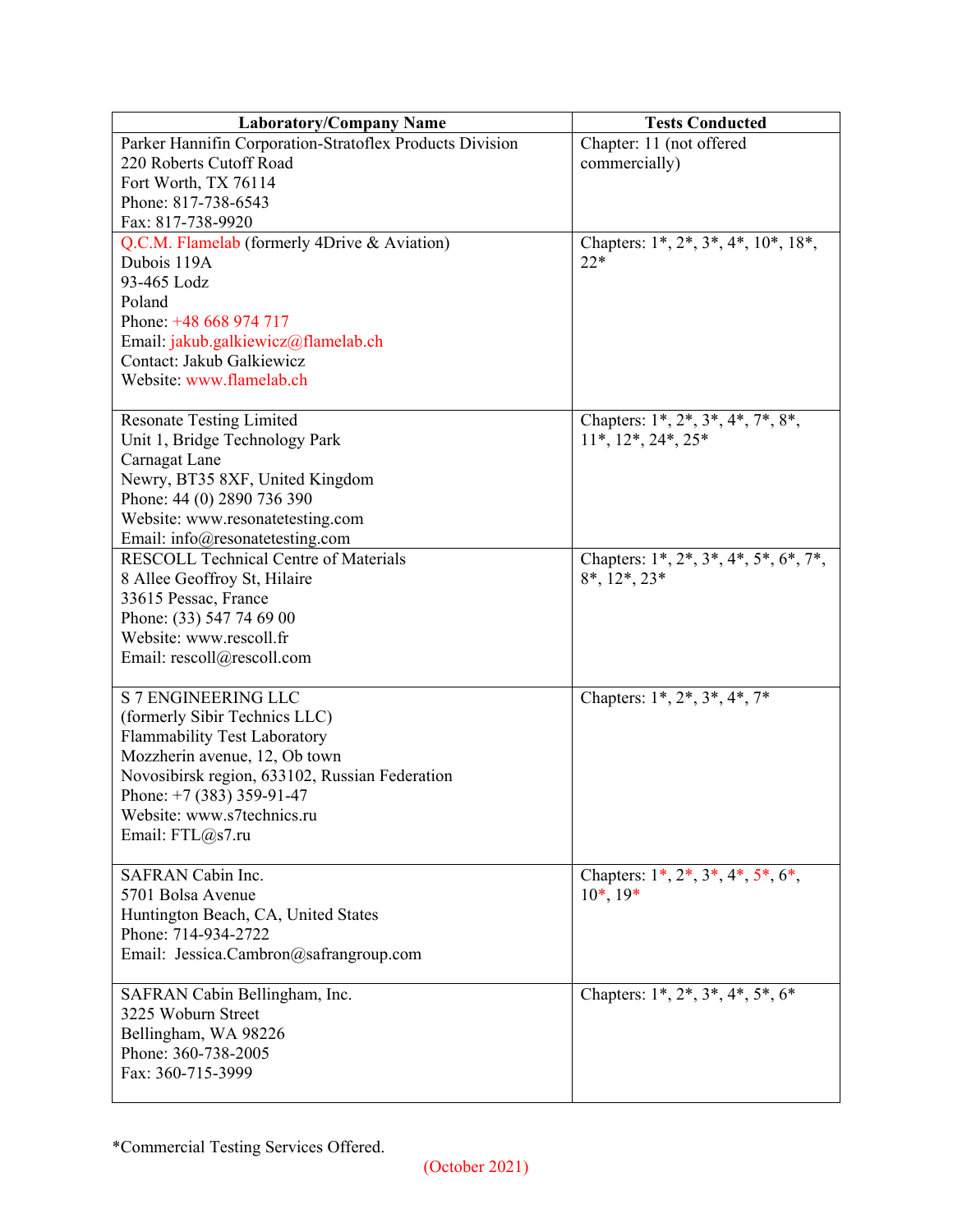| <b>Laboratory/Company Name</b>                       | <b>Tests Conducted</b>                                        |
|------------------------------------------------------|---------------------------------------------------------------|
| SAFRAN Cabin Germany GmbH - Test Center              | Chapters: $1^*, 2^*, 3^*, 4^*, 5^*, 6^*, 10^*$                |
| (formerly Zodiac Aerospace-Sell GmbH)                |                                                               |
| Dr.-Siegfried-Strasse                                |                                                               |
| 35745 Herborn, Germany                               |                                                               |
| Contact: Heiko Mueller                               |                                                               |
| Email: heiko.mueller@safrangroup.com                 |                                                               |
| Phone: (49) 2772 707-541                             |                                                               |
| Fax: (49) 2772 707-133                               |                                                               |
| Website: www.safran-cabin.com                        |                                                               |
| <b>Satratek</b>                                      | Chapters: 7*, 8*, 11*, 12*, 13*,                              |
| Injinernaya street, 20                               | $15^*$ , $23^*$ , $24^*$ , $25^*$ , $26^*$                    |
| Novosibirsk City, Siberia, Russia                    |                                                               |
| <b>Contact: Boris Dobretsov</b>                      |                                                               |
| Email: dobretsov.bv@ikcto.ru                         |                                                               |
| Phone: $+7913-001-8840$                              |                                                               |
| Website: www.satratek.com / https://satratek.com/en/ |                                                               |
| Schneller Inc. Corporate Office                      | Chapters: $1^*, 5^*, 6^*$                                     |
| 6019 Powdermill Road                                 |                                                               |
| Kent, OH 44240                                       |                                                               |
| Phone: 330-676-7156                                  |                                                               |
| Fax: 330-673-6374                                    |                                                               |
| Website: www.schneller.com                           |                                                               |
| SEKISUI KYDEX, LLC                                   | Chapters: $1^*, 5^*, 6^*$                                     |
| <b>FSTLab™</b>                                       |                                                               |
| 6685 Low Street                                      |                                                               |
| Bloomsburg, PA 17815                                 |                                                               |
| Phone: 570-387-6997                                  |                                                               |
| Website: www.kydex.com                               |                                                               |
| Email: FSTLab@kydex.com                              |                                                               |
|                                                      |                                                               |
| SGS Govmark Testing Services Inc.                    | Chapters: $1^*, 2^*, 3^*, 4^*, 5^*, 6^*, 7^*,$                |
| 96 Allen Boulevard, Suite D                          | $8^*$ , $12^*$ , $14^*$ , $15^*$ , $18^*$ , $19^*$ , $23^*$ , |
| Farmingdale, NY 11735-5626                           | $24^*$ , $25^*$                                               |
| Phone: 631-293-8944                                  |                                                               |
| Fax: 631-293-8956                                    |                                                               |
| Website: www.govmark.com                             |                                                               |
|                                                      |                                                               |
| Skandia, Inc.                                        | Chapters: $1^*, 2^*, 3^*, 4^*, 5^*, 6^*, 7^*,$                |
| 5000 North Highway 251                               | 9*, 10*, 19*, 23*                                             |
| Davis Junction, IL 61020                             |                                                               |
| Phone: 815-393-4600                                  |                                                               |
| Fax: 815-393-3501                                    |                                                               |
| Website: www.skandia-inc.com                         |                                                               |
| Starr Aircraft Products, Inc.                        | Chapters: $1^*$ , $7^*$                                       |
| 5236 North Hwy 1417                                  |                                                               |
| Sherman, TX 75092                                    |                                                               |
| Phone: 903-893-1106                                  |                                                               |
| Fax: 903-893-0551                                    |                                                               |
| Website: www.starraircraft.com                       |                                                               |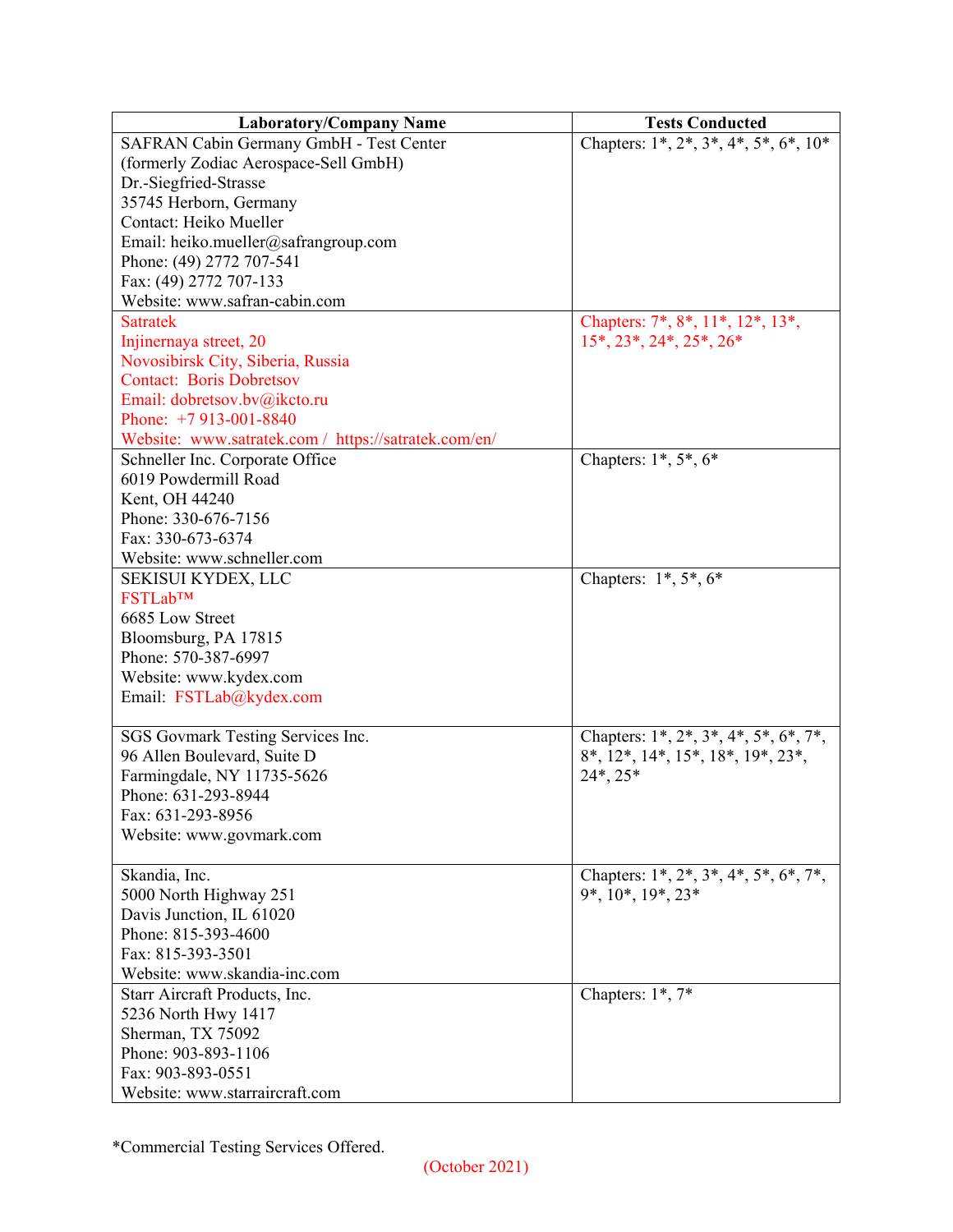| <b>Laboratory/Company Name</b>                               | <b>Tests Conducted</b>                                  |
|--------------------------------------------------------------|---------------------------------------------------------|
| Email: bstrobl@starraircraft.com                             |                                                         |
| Tapis Corporation                                            | Chapters: $1^*, 2^*, 3^*, 4^*, 5^*, 6^*$                |
| 1121 Roundtable Drive                                        |                                                         |
| Dallas, TX 75247                                             |                                                         |
| Phone: 214-631-9700                                          |                                                         |
| Website: www.tapiscorp.com                                   |                                                         |
| Email: info@tapiscorp.com or KevinHyde@tapiscorp.com         |                                                         |
| Test Center of Civil Aviation Administration of China (CAAC) | Chapters: $1^*, 2^*, 3^*, 4^*, 5^*, 6^*, 7^*,$          |
| No. 765, Tengfei Rd, Southwest Airport Economic              | 8*, 10*, 12*, 15*, 18*, 19*, 23*,                       |
| Development Zone,                                            | $24*$                                                   |
| Chengdu, Sichuan, P.R. China 610041                          |                                                         |
| Phone: 0086-28-64456066, or 0086-28-64456022                 |                                                         |
| Fax: 0086-28-64456010                                        |                                                         |
| Website: www.fccc.org.cn                                     |                                                         |
| Testcorp                                                     | Chapters: 1*, 2*, 3*, 4*, 5*, 6*, 23*                   |
| 24662 Rhea Drive                                             |                                                         |
| Mission Viejo, CA 92691                                      |                                                         |
| Phone: 949-859-3569                                          |                                                         |
| Website: www.testcorp.net                                    |                                                         |
| Email: jnauman@testcorp.net or mnauman@testcorp.net          |                                                         |
| Triumph Composite Systems, Inc.                              | Chapters: 1*, 2*, 23*                                   |
| 1514 S. Flint Road                                           |                                                         |
| Spokane, WA 99219                                            |                                                         |
| Phone: 509-623-8100                                          |                                                         |
| Fax: 509-623-8099                                            |                                                         |
| Website: www.triumphgroup.com                                |                                                         |
| University of Cincinnati, Fire Test Center                   | Chapters: 11, 12                                        |
| 5997 Center Hill Avenue, Building A                          | (not offered commercially)                              |
| Cincinnati, OH 45224                                         |                                                         |
| Phone: 513-641-3041 / 513-556-5743                           |                                                         |
| Fax: 513-556-5038                                            |                                                         |
| Email: firetest@uc.edu                                       |                                                         |
| Website: http://cfrl.uc.edu/ftc-index.html                   |                                                         |
| Vauth Aviation Components GmbH & Co. KG                      | Chapters: $1^*$ , $2^*$ , $3^*$ , $4^*$ , $6^*$ , $7^*$ |
| Hembser Str. 1                                               |                                                         |
| 33034 Brakel, Germany                                        |                                                         |
| Phone: (49) 5272 3713-0                                      |                                                         |
| Fax (49) 5272 6671                                           |                                                         |
| Website: www.vauth-aviation.de                               |                                                         |
| E-Mail: info@vauth-aviation.de                               |                                                         |
| Warringtonfire Frankfurt GmbH                                | Chapters: $1^*, 2^*, 3^*, 4^*, 6^*, 7^*$                |
| (formerly Exova GmbH)                                        |                                                         |
| Industriepark Hoechst, Building C 369                        |                                                         |
| Frankfurt am Main, 65926 Germany                             |                                                         |
| Phone: (49) 6950 6089 445                                    |                                                         |
| Fax: (49) 6950 6086 43                                       |                                                         |
| Contact: Domenic Kautz                                       |                                                         |
| Email: domenic.kautz@warringtonfire.com /                    |                                                         |
| (49) 6950 6089 420                                           |                                                         |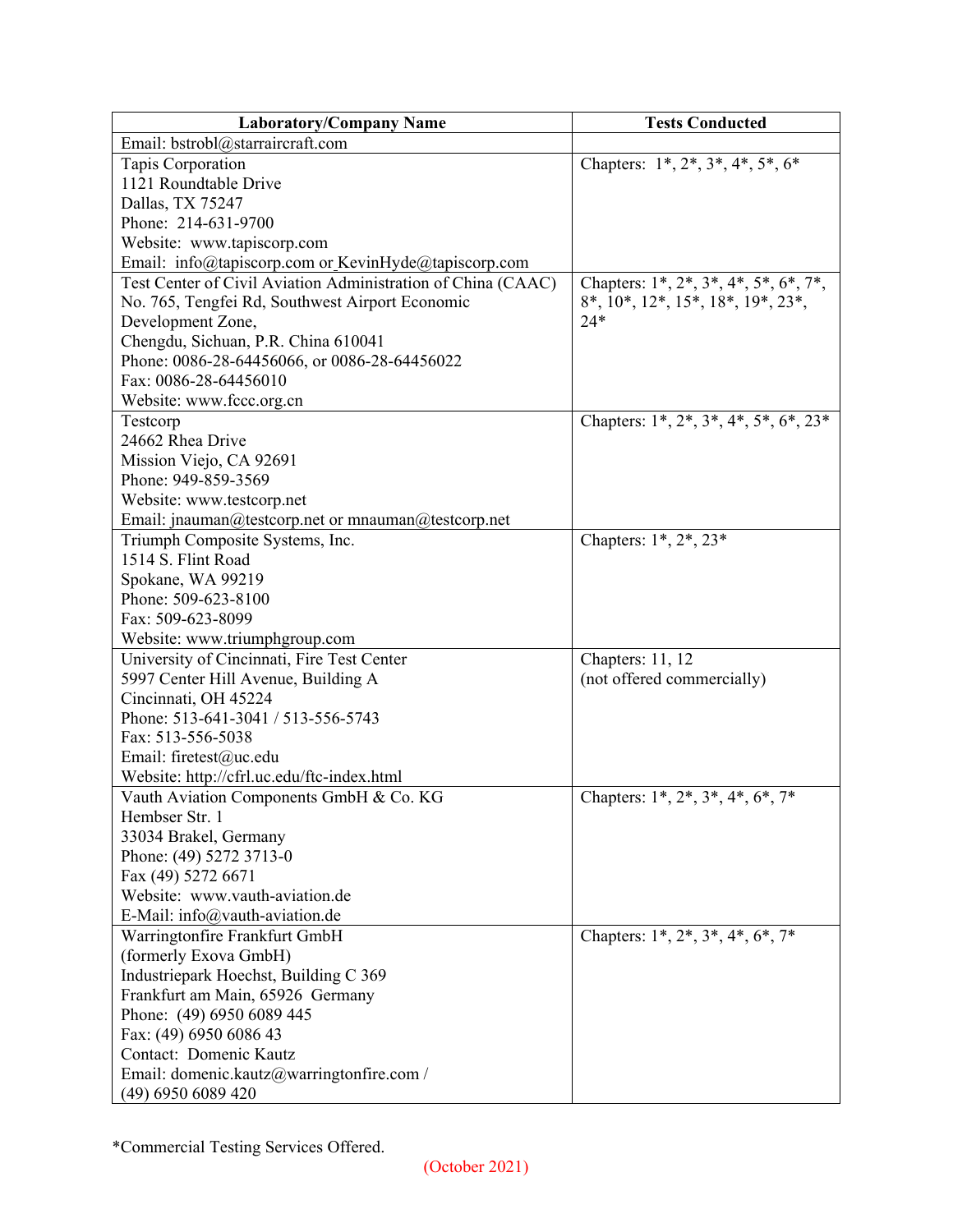| <b>Laboratory/Company Name</b>  | <b>Tests Conducted</b> |
|---------------------------------|------------------------|
| Website: www.warringtonfire.com |                        |

## **AIRCRAFT MATERIALS FIRE TEST HANDBOOK CHAPTERS**

- Chapter 1: Vertical Bunsen Burner Test for Cabin and Cargo Compartment Materials
- Chapter 2: 45-Degree Bunsen Burner Test for Cargo Compartment Liners and Waste Stowage Compartment Materials
- Chapter 3: Horizontal Bunsen Burner Test for Cabin, Cargo Compartment, and Miscellaneous Materials
- Chapter 4: 60-Degree Bunsen Burner Test for Electric Wire
- Chapter 5: Heat Release Rate Test for Cabin Materials
- Chapter 6: Smoke Test for Cabin Materials
- Chapter 7: Oil Burner Test for Seat Cushions
- Chapter 8: Oil Burner Test for Cargo Liners
- Chapter 9: Radiant Heat Testing of Evacuation Slides, Ramps, and Rafts
- Chapter 10: Fire Containment Test of Waste Stowage Compartments
- Chapter 11: Powerplant Hose Assemblies Test
- Chapter 12: Powerplant Fire Penetration Test
- Chapter 13: Test for Electrical Connectors Used in Firewalls
- Chapter 14: Test for Electrical Wire Used in Designated Fire Zones
- Chapter 15: Two Gallon per Hour Oil Burner Certification Testing for Repaired Cargo Compartment Liners
- Chapter 18: Recommended Procedure for the 4-Ply Horizontal Flammability Test For Aircraft Blankets
- Chapter 19: Smoke Test for Insulated Aircraft Wire
- Chapter 20: Dry Arc Tracking Test Procedure
- Chapter 21: Dry Arc-Propagation Resistance
- Chapter 22: Cotton Swab Test for Thermal Acoustic Insulation Blankets
- Chapter 23: Test Method To Determine the Flammability and Flame Propagation Characteristics of Thermal/Acoustic Insulation Materials

<sup>\*</sup>Commercial Testing Services Offered.